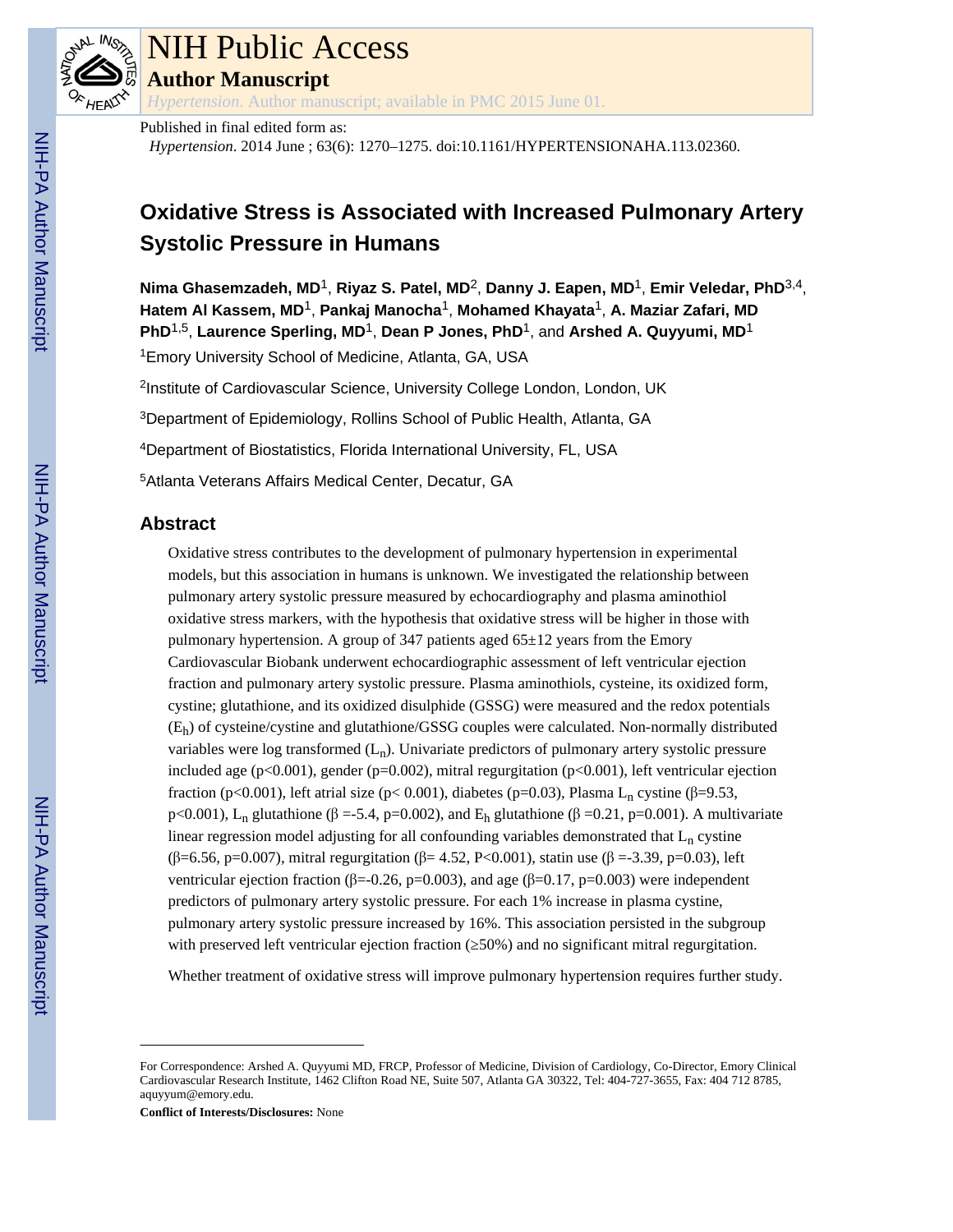## **Keywords**

Pulmonary hypertension; pulmonary artery systolic pressure; cystine; oxidative stress; plasma aminothiols

## **Introduction**

Pulmonary hypertension (PH) is defined as persistent elevation of mean pulmonary artery pressure above 25 mmHg.<sup>1</sup> Although Group 1 PH is a rare and progressive life-threatening disease, mild to moderate PH secondary to a variety of cardiac and pulmonary disorders is far more common.<sup>2, 3</sup> Underlying pathophysiologic changes include pulmonary arterial smooth muscle proliferation, endothelial dysfunction, oxidative stress (OS), and inflammation.<sup>4</sup> OS is also associated with aging and several chronic ailments including cardiovascular disease (CVD),<sup>5</sup> diabetes,<sup>6</sup> and chronic pulmonary disease.<sup>7</sup> In experimental models, OS characterized by increased levels of reactive oxygen species, contributes to the development of PH and subsequent right ventricular remodeling.<sup>8-11</sup> Similarly, increased intracellular calcium flux, mediated by higher OS, leads to smooth muscle contraction and higher pulmonary artery systolic pressure  $(PASP)$ ,  $^{12}$  and improvement of OS decreases PASP and improves right ventricular dysfunction.<sup>4, 13-15</sup> However, few human studies have explored the link between OS and PH.16, 17

Aminothiol compounds play a crucial role in redox signaling and can be quantified in plasma to assess OS burden *in vivo*. <sup>18</sup> Of these, cysteine constitutes the major extracellular thiol pool which reacts readily with oxidants to form its disulphide cystine which is an abundant and sensitive indicator of systemic oxidant burden.<sup>19</sup> *Intra-cellularly*, glutathione is a major antioxidant that helps eliminate peroxides and maintains redox state.20 The Nernst equation may be used to calculate the redox potentials of both the glutathione and cysteine pools. Increased OS, measured as lower levels of glutathione and/or higher levels of cystine, or a more oxidized redox potential, is associated with CVD risk factors, CVD, subclinical vascular disease, and importantly with adverse outcomes.21-28

To investigate the association of plasma aminothiols with PASP, we measured plasma levels of aminothiols and estimated PASP using surface echocardiography, with the hypothesis that increased OS, characterized as a higher cystine level will be associated with increased PASP in humans.

## **Methods**

Study participants were recruited as part of the Emory Cardiovascular Biobank, consisting of 347 patients aged between 53 and 77 years enrolled prior to undergoing cardiac catheterization for confirmed or suspected CAD across three Emory Healthcare sites between 2004 and 2008. Subjects with connective tissue disease, HIV infection, liver disease, congenital heart disease, sickle cell disease, or other systemic inflammatory conditions were excluded. Patients' demographic characteristics, medical history, and behavioral (lifestyle) habits were collected by interview. Risk factor prevalence was determined by physician diagnosis and/or treatment for hypertension, hyperlipidemia, and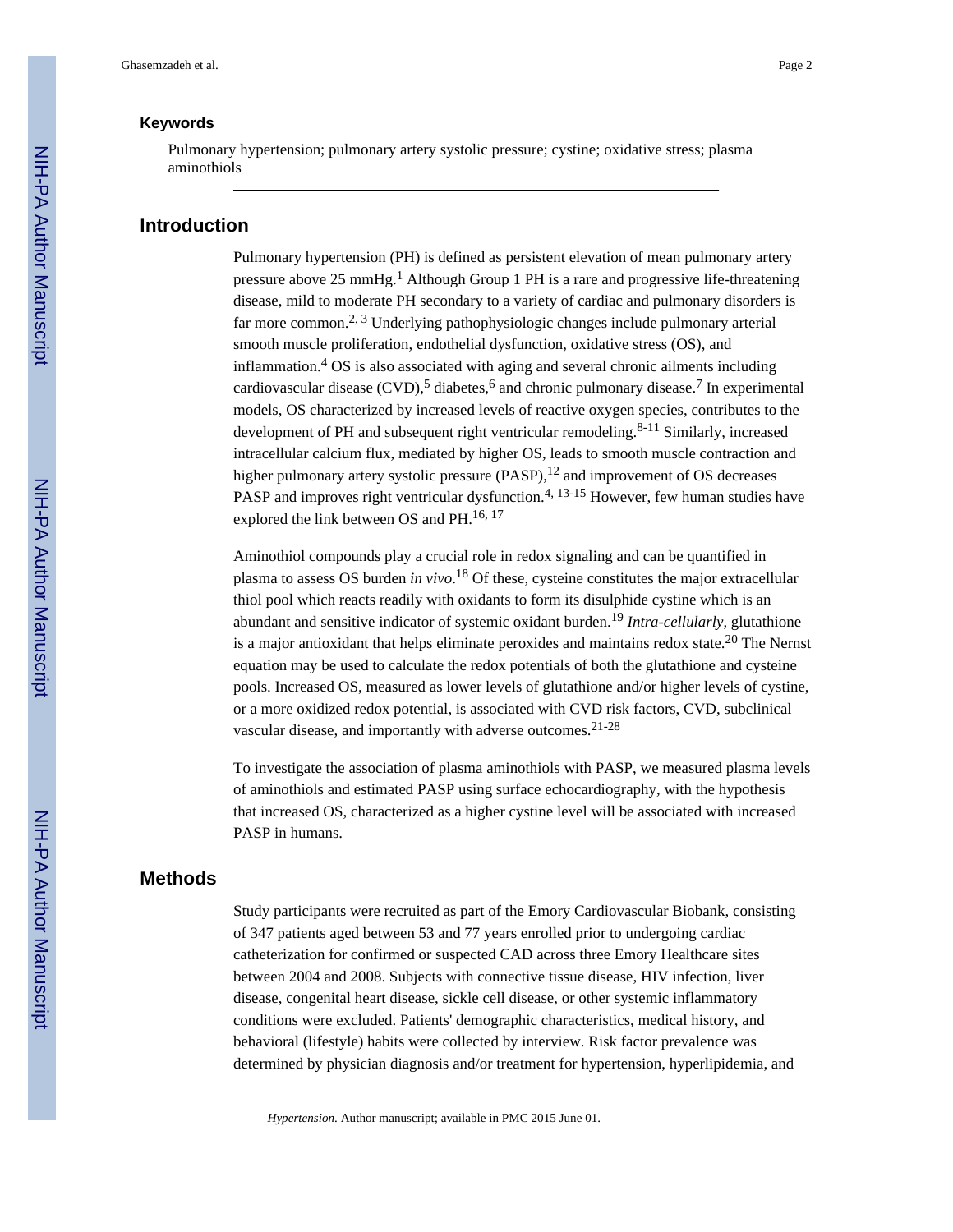diabetes. Smoking was classified as non-smoker or "ever smoked" if there was a lifetime history of smoking at least 100 cigarettes. Medical records were reviewed to confirm selfreported history of cardiovascular or pulmonary diseases. The study was approved by the Emory University Institutional Review Committee and all subjects provided informed consent.

Each subject underwent transthoracic echocardiographic assessment of left ventricular ejection fraction (LVEF), mitral regurgitation (MR), left atrial (LA) size, and estimation of PASP. Echocardiographic measurements were all performed according to the American Society of Echocardiography recommendations.<sup>29</sup> PASP was estimated using the velocity of the tricuspid regurgitant jet based on the simplified Bernouli equation (PASP= $4V_{TR}^2 +$  right atrial pressure) where  $V_{TR}$  is the peak velocity of the tricuspid regurgitant jet measured by continuous-wave Doppler.<sup>30</sup> Estimation of the severity of MR was performed by assessment of vena contracta using color Doppler echocardiography with values <0.3 mm corresponding to mild MR; 0.3 to 0.69 mm as moderate MR, and >0.7 mm as severe MR by personnel who were blinded to the OS data. Severity of coronary artery disease was assessed by the Gensini score with two operators who independently evaluated all coronary angiograms. This score uses a point system for the degree of luminal narrowing along with a multiplier for specific coronary tree locations, thereby weighting each lesion score for prognostic significance. The total of the lesion scores is summed to give a final Gensini score.<sup>31</sup>

#### **Measurement of plasma aminothiol levels**

Plasma levels of cysteine, its oxidized form, cystine, glutathione, and its oxidized disulphide (GSSG) were measured and the ratios of cysteine/cystine and glutathione/GSSG were calculated and expressed as redox potentials,  $E_h$  cystine and  $E_h$  glutathione, respectively, where a more oxidized value has a more positive numeric value. Detailed methods for the measurements of aminothiols in plasma have been described previously. 24, 26, 32, 33 Briefly, samples were collected directly into specially prepared tubes containing a preservative to retard auto-oxidation, centrifuged, and the supernatant frozen at  $-80^{\circ}$ C, which shows no significant loss for 1 year. Analyses by high performance liquid chromatography were performed after dansyl derivatization on a 3-aminopropyl column with fluorescence detection. Metabolites were identified by co-elution with standards and quantified by integration relative to the internal standards, with validation relative to external standards. Issues of sample collection, stability, analysis, and standardization have been extensively studied, and the method has been used in several clinical studies.<sup>34</sup>

#### **Statistical Analysis**

Mean±standard deviation (SD) and proportions are used to describe continuous and dichotomous variables, respectively. Spearman correlation test was used to determine bivariate correlations between aminothiols and PASP. Kolmogorov-Smirinov test was used to determine normality. Where data was not normally distributed, natural logarithm (Log) transformation was performed. Multivariate linear regression including all variables with P 0.20 in univariate analyses were used to determine independent predictors of PASP. Regression coefficients are presented as point estimates with 95% confidence intervals.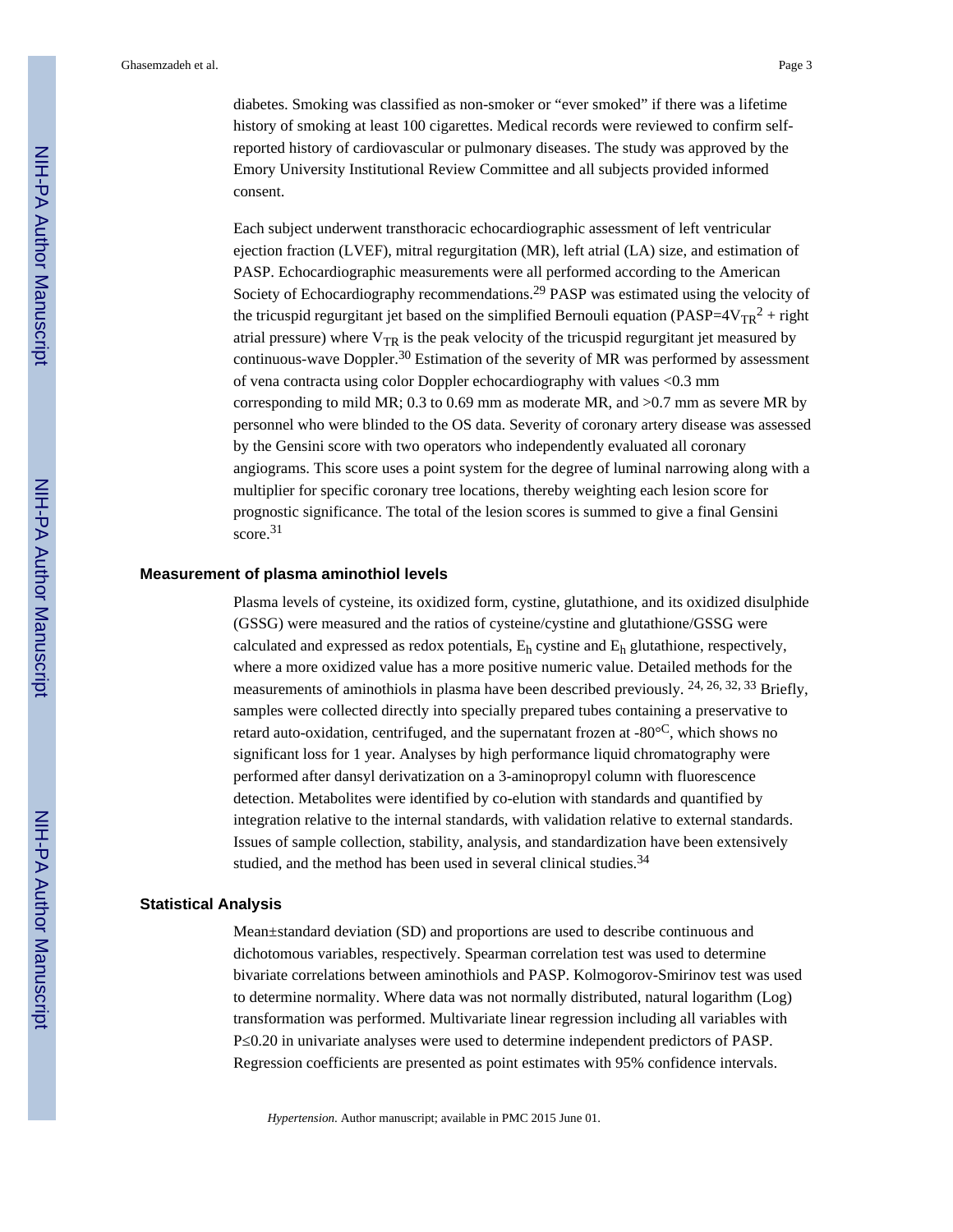Binary logistic regression was performed to investigate independent predictors of pulmonary hypertension as defined by PASP 50 mmHg. Only p values 0.05 were considered significant. Analyses were performed using the SPSS 20.0 software (SPSS Inc., USA).

## **Results**

A total of 347 subjects undergoing coronary angiography, 61% male, mean age 65±12 years, with and without coronary artery disease were enrolled (Table 1). Subjects had multiple risk factors, 15% presented with acute myocardial infarction, and 5% had a history of chronic lung disease.

#### **Relationship of plasma amoinothiols with cardiovascular risk factors**

Plasma cystine, glutathione, and  $E_h$  glutathione significantly correlated with age (r=0.32,  $p<0.0001$ ; r=-0.12,  $p=0.02$ ; and r=0.13,  $p=0.01$ , respectively). Diabetics had significantly higher levels of cystine (117 $\pm$ 40 μM vs. 102 $\pm$ 29 μM, p=0.00008) and lower glutathione  $(1.18\pm0.6 \,\mu\text{M} \text{ vs. } 1.3\pm0.6 \,\mu\text{M}, \text{p=0.04})$  compared to non-diabetics. History of hypertension was associated with higher cystine ( $112\pm36$   $\mu$ M vs.  $94\pm22$   $\mu$ M,  $p=0.00001$ ). We observed no difference in plasma aminothiol levels between males and females.

Plasma cystine level correlated with glutathione (r=-0.13, p=0.01), cysteine (r=0.39,  $p<0.001$ ), and  $E_h$  glutathione (r=0.17, p=0.001) levels. Plasma aminothiols did not correlate with serum C-reactive protein (CRP) levels  $(r=0.01, p=0.77$  for cystine).

#### **Relationship between aminothiol markers of OS and PASP**

Using linear regression, univariate predictors of PASP included  $L_n$  cystine (p<0.001),  $L_n$ glutathione (p=0.002), and  $E_h$  glutathione (p=0.001) with  $L_n$  cysteine (p=0.06) trending towards significance, Table 2, Figure 1. Additionally, PASP was higher in females  $(p=0.005)$ , in those with MR (P<0.001) with a trend towards higher PASP in diabetics (p=0.06). Other univariate correlates of PASP were age (p<0.001), LA size (p<0.001) and LVEF (p<0.001), Table 2.

A multivariate linear regression model that included age, gender, diabetes, statin use, presence of MR, LVEF, LA size, Gensini score, CRP as well as  $L_n$  cystine,  $L_n$  glutathione, and  $E_h$  glutathione, revealed  $L_n$  cystine (p=0.007), MR (p<0.001), statin use (p=0.03), LVEF (p=0.003), and age (p=0.003) as independent predictors of PASP, Table 2.  $L_n$  cysteine was not included in the multivariate model given its high collinearity with  $L_n$  cystine.

#### **Relationship between PH and markers of OS**

When divided into groups with normal PASP 25 mmHg, those with PASP 50 mmHg, and the intermediate group of PASP 26-49 mmHg, there was a graded increase in PASP with greater OS, Figure 2. In a multivariate analysis of correlates of PASP = 50 mmHg that included age, gender, diabetes, statin use, MR, LVEF, LA size, Gensini score, L<sub>n</sub> glutathione,  $E_h$  gluthatione, and CRP,  $L_n$  cystine was again a significant predictor ( $\beta$ =1.86, p=0.028).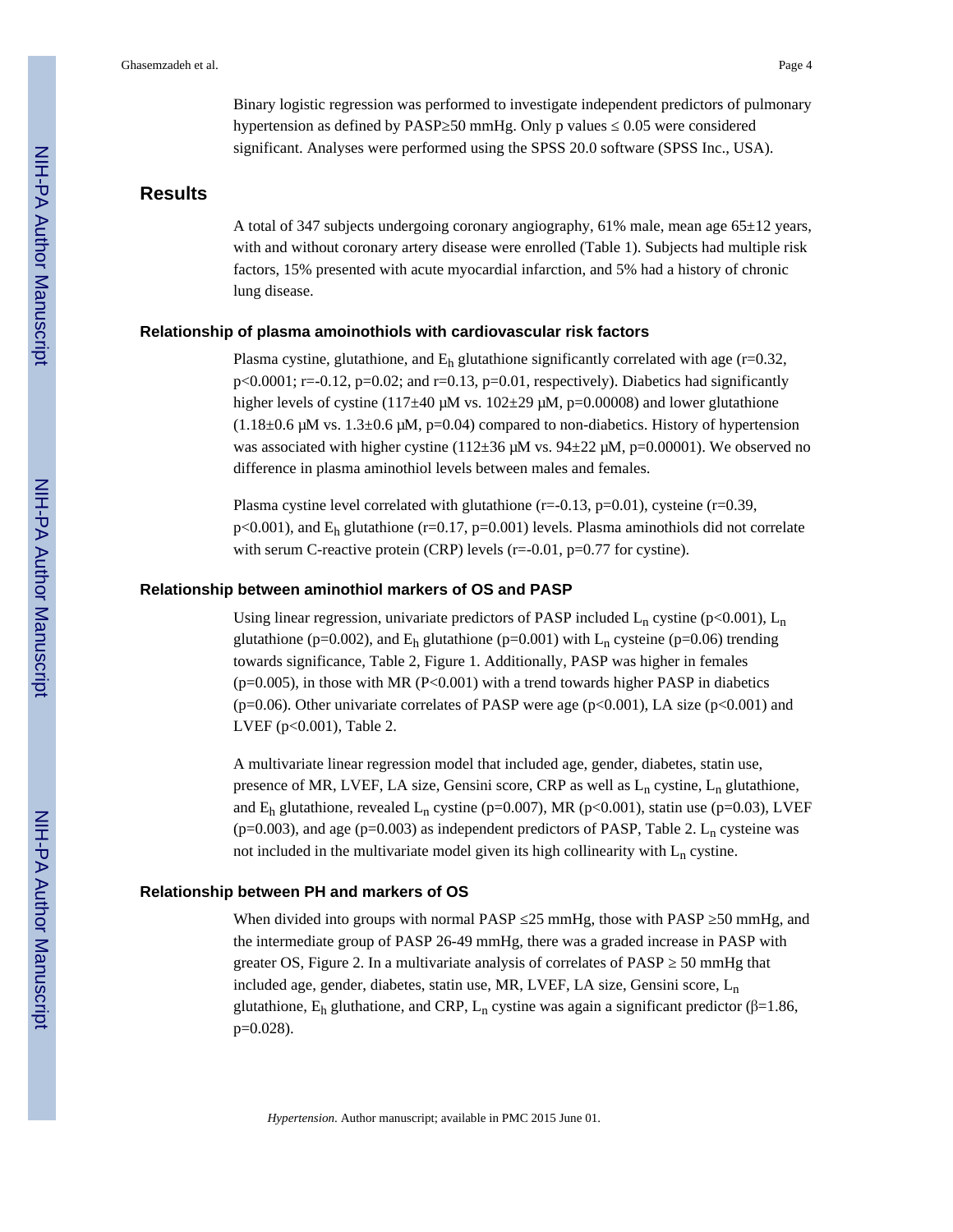#### **Subgroup Analysis**

#### **Association of OS markers with PASP in patients with normal LVEF and**

**insignificant MR—**In order to investigate the effects of OS on PASP without the confounding effects of low LVEF and MR that may also be associated with OS, we analyzed patients with normal LVEF (50%) and those free of moderate or severe MR. In this subset of 217 subjects, a multivariate linear regression model controlling for age, gender, diabetes, statin use, LA size, Gensini, CRP as well as  $L_n$  cystine, Ln glutathione, and  $E_h$  glutathione, revealed only  $L_n$  cystine as an independent OS marker predicting PASP ( $\beta$ =6.82, p=0.009). Moreover, L<sub>n</sub> cystine was significantly higher in patients with PASP 50 mmHg compared to those with PASP between 26-49 mmHg and those with PASP 25 mmHg ( $p=0.003$ ).

#### **Association of OS markers with PASP in patients without chronic lung**

**disease—**In order to investigate whether the observed association of OS markers exists even in those without a diagnosis of chronic lung disease, we excluded these subjects (N=19, 5%). Linear regression model adjusting for the aforementioned variables revealed an independent association between  $L_n$  cystine and PASP ( $\beta$ =5.6, p=0.03) in the remaining subjects.

## **Discussion**

Herein, we report that a higher level of plasma aminothiols, representing non-free radical OS burden, is associated with higher PASP assessed by echocardiography, independent of other clinical and echocardiographic risk factors including MR and left ventricular dysfunction. Every 1% increase in plasma cystine level was associated with a 16% increase in PASP. To our knowledge this is the first study in humans to explore the relationship between readily measurable plasma markers of OS and PASP.

Inflammatory and oxidative changes are present in the lung vasculature in PH and patients with systemic inflammatory conditions such as lupus or scleroderma are at risk for PH.<sup>35</sup> Patients with established PH have up-regulation of inflammatory mediators such as intracellular adhesion molecule-1 (ICAM-1) and endothelial leukocyte adhesion molecule-1  $(ELAM-1)$ ,  $36$  and anti-inflammatory therapy has been invariably associated with decreases in PASP in experimental models.<sup>37</sup>

The putative role of OS in the pathophysiology of PH is supported by experimental data. Renin over-expressing rats have higher intrapulmonary NADPH oxidase activity and higher right ventricular systolic pressure.11 Conversely, reduction in NADPH oxidase activity in the gp91*phox* knockout mice decreases hypoxia-induced generation of reactive oxygen species and abolishes pathophysiological changes in the pulmonary artery.<sup>38</sup> Furthermore, xanthine oxidase-mediated increase in reactive oxygen species expression in neonatal rats exposed to chronic hypoxia has been shown to result in  $PH<sup>39</sup>$  In lung tissues from patients with pulmonary arterial hypertension, increased nitrotyrosine and 8-hydroxyguanosine activities have been noted.<sup>16</sup> Finally, in a murine model of PH, lower superoxide dismutase (SOD2) activity was reported, $40$  findings similar to those observed in lung tissue harvested from patients with PH at autopsy. Increased proliferation of pulmonary artery smooth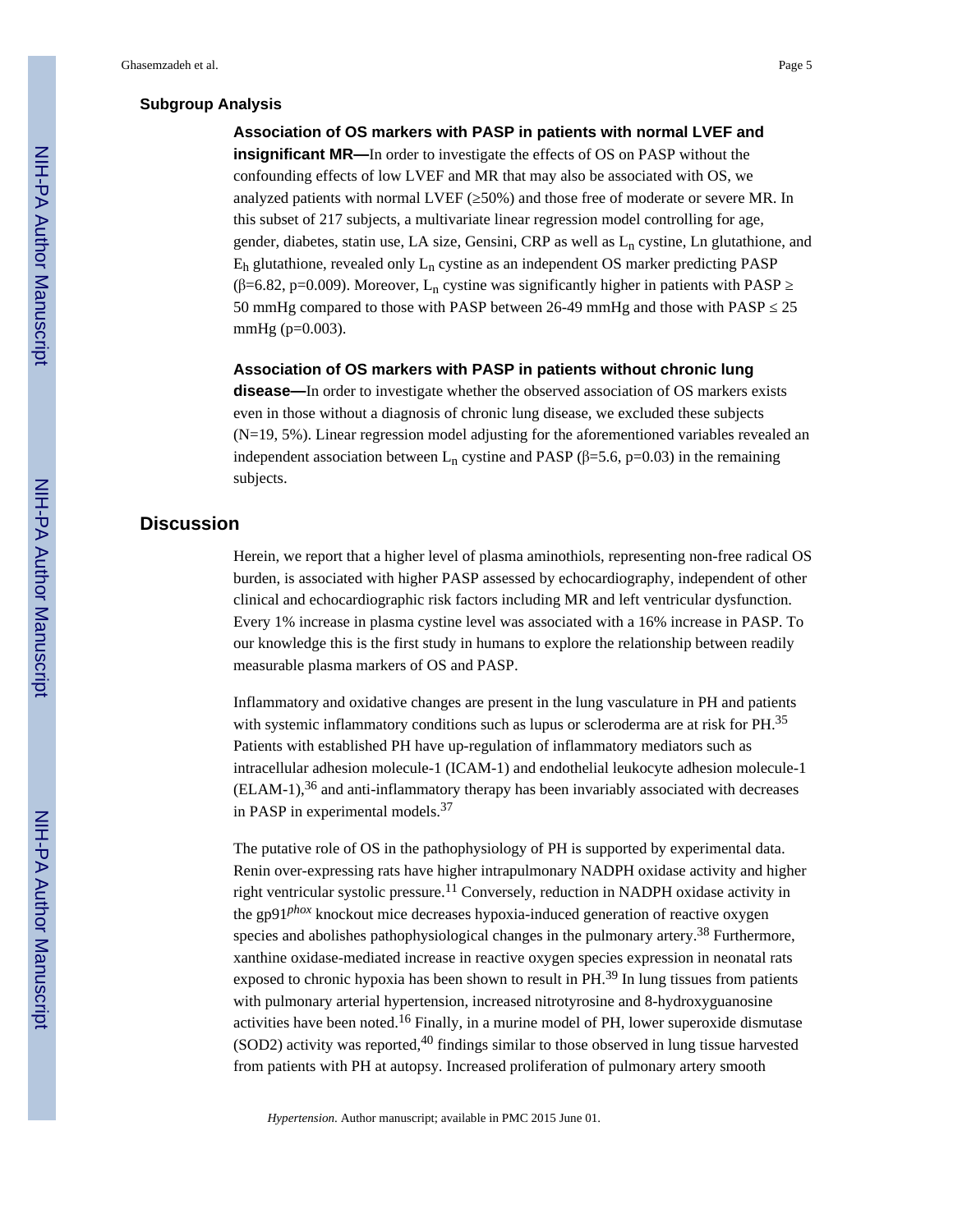muscle cells was ameliorated by SOD2 augmentation.<sup>40</sup> These data along with our findings of an independent association of OS markers with PASP, even in early stages of PH, suggests a pathophysiologic role for OS in the development of human PH.

Plasma aminothiols are reliable measures of systemic oxidative burden, with glutathione representing intracellular and the cysteine/cystine pools reflecting extracellular oxidative burden.18 While we did not observe any significant independent association with glutathione or its redox potential  $E_h$  glutathione, the oxidized disulfide cystine, was independently associated with PASP.

We have previously shown that aminothiol markers of OS are associated with cardiovascular risk factors including hypertension, endothelial dysfunction, increased systemic arterial stiffness, increased carotid wall thickness, even in relatively healthy subjects without risk factors, and with worse long term outcomes.23-26, 35-42 This study extends our findings to hypertension in the pulmonary circulation. To ensure that risk factors for atherosclerosis were not responsible for our observed association, we controlled for all known and measured risk factors including medications, and found that the association of PASP with OS persisted. Similarly, we adjusted for presence of significant MR, left ventricular dysfunction, and significant coronary artery disease, all known to be associated with PH. Thus, even in the subset with absence of significant MR and left ventricular dysfunction, plasma cystine was a predictor of PASP independent of other risk factors including systemic inflammation, measured as plasma CRP level. A PASP of 38 mmHg is considered the best discriminatory cut-off value corresponding to mean pulmonary artery pressure of 25 mmHg for diagnosis of  $PH<sup>43</sup>$  We chose a higher cutoff of 50 mmHg in this study to further reduce the potential of false positive high PASP readings with echocardiography. We found that plasma cystine is significantly higher in those with PASP 50 mmHg than those with PASP 25 and PASP between 26-49 mmHg.

Despite a large body of evidence on the association of OS with PH especially in animal models, it remains uncertain whether antioxidant therapy would be a useful therapeutic modality in patients with PH.<sup>44</sup> This may have been partly secondary to the lack of welldesigned randomized controlled clinical trials with therapies targeted to OS pathways as almost all studies to date have investigated the effect of non-targeted antioxidant compounds in experimental models of PH with overall mixed results.45, 46

Future studies need to validate our results and investigate whether plasma cystine can predict PH as well as be used to monitor the severity of the disease.

### **Strengths and limitations**

This is the first study to demonstrate an independent association between readily available plasma markers of systemic OS with PASP. A limitation of our study is the potential inaccuracy in measuring PASP with echocardiography. However, it remains the most widely used method for non-invasive screening of PH that is highly correlated with direct pressure measurements during right heart catheterization with a pooled sensitivity and specificity of 83% and 72%, respectively.<sup>43, 47, 48</sup> We may have underestimated the prevalence of chronic lung disease as this diagnosis was obtained from the history and chart review. Noneheless,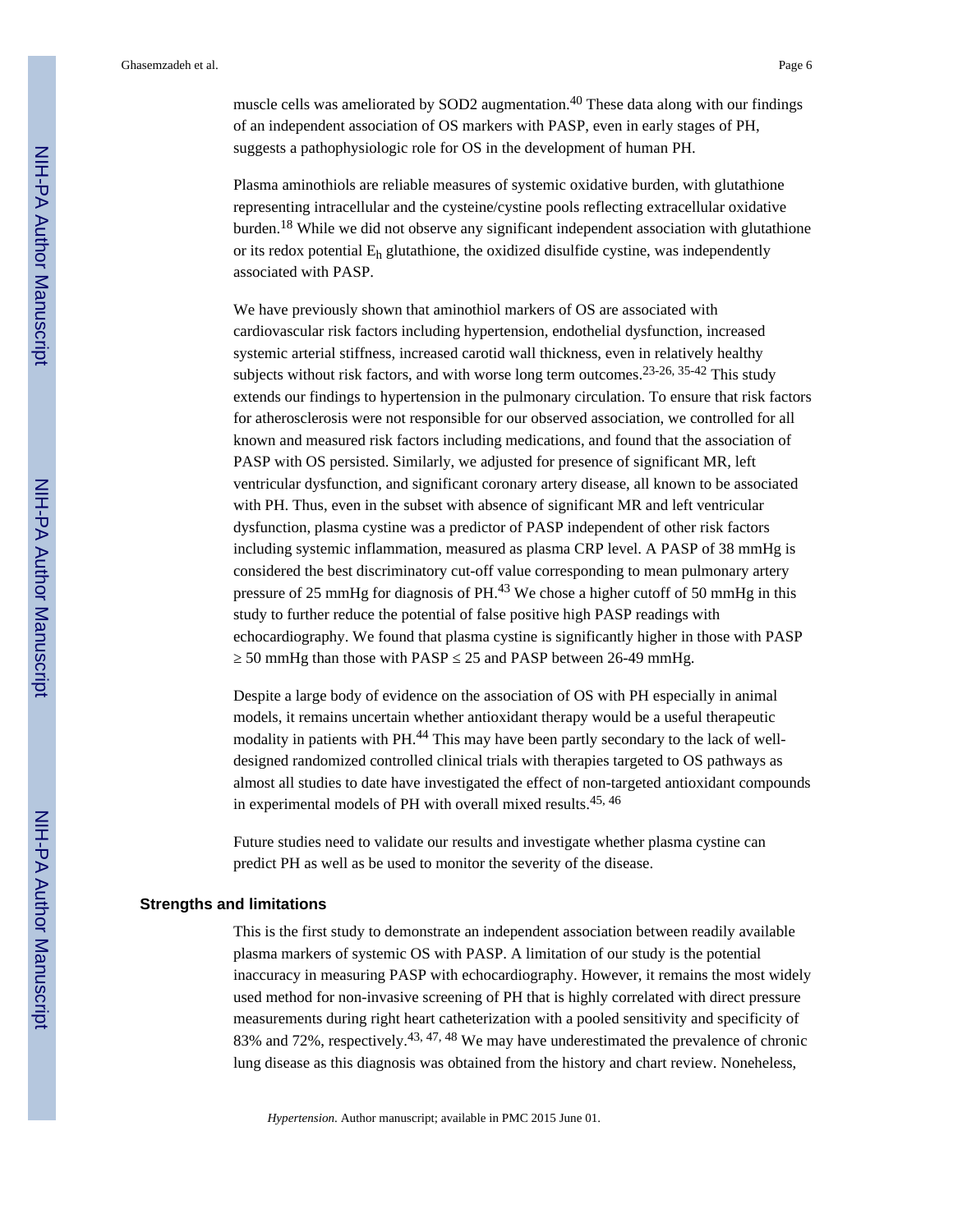the independent association between PASP and cystine persisted even after excluding subjects with chronic lung disease. We acknowledge that findings from this study might not be generalizable to all subcategories of PH.<sup>49</sup>

## **Conclusion**

Increased plasma OS burden, estimated as increased circulating levels of cystine is associated with increased PASP.

## **Perspectives**

In this study for the first time we have shown that novel plasma aminothiol markers of OS are associated with PASP independent of traditional cardiovascular risk factors as well as presence of chronic lung disease, significant MR, and depressed left ventricular systolic function. Whether treatment of PH can be monitored using aminothiol markers and whether targeted treatment of OS that normalizes aminothiol levels will improve PH requires further investigation. Future studies are also needed to investigate the association of these aminothiol markers with PASP in different subcategories of PH.

## **Acknowledgments**

We would like to thank the members of the Emory Cardiovascular Biobank Team, Emory Clinical Cardiovascular Research Institute (ECCRI), Emory Clinical Biomarkers Laboratory, and Atlanta Clinical and Translational Science Institute for recruitment of participants, compilation of data, and preparation of samples.

**Funding**: Funding for collection and management of samples was received from the Robert W. Woodruff Health Sciences Center Fund (Atlanta, GA), Emory Heart and Vascular Center (Atlanta, GA), Katz Family Foundation, and in part from NIH grant UL1 RR02008. Sample measurements were performed at the Emory Clinical Biomarkers Laboratory.

## **References**

- 1. Rubin LJ. Primary pulmonary hypertension. New England Journal of Medicine. 1997; 336:111–117. [PubMed: 8988890]
- 2. Crosswhite P, Sun Z. Nitric oxide, oxidative stress and inflammation in pulmonary arterial hypertension. J Hypertens. 28:201–212. [PubMed: 20051913]
- 3. Strange G, Playford D, Stewart S, Deague JA, Nelson H, Kent A, Gabbay E. Pulmonary hypertension: Prevalence and mortality in the armadale echocardiography cohort. Heart. 2012; 98:1805–1811. [PubMed: 22760869]
- 4. Csiszar A, Labinskyy N, Olson S, Pinto JT, Gupte S, Wu JM, Hu F, Ballabh P, Podlutsky A, Losonczy G, de Cabo R, Mathew R, Wolin MS, Ungvari Z. Resveratrol prevents monocrotalineinduced pulmonary hypertension in rats. Hypertension. 2009; 54:668–675. [PubMed: 19597040]
- 5. Stocker R, Keaney JF Jr. Role of oxidative modifications in atherosclerosis. Physiol Rev. 2004; 84:1381–1478. [PubMed: 15383655]
- 6. Bonnefont-Rousselot D. The role of antioxidant micronutrients in the prevention of diabetic complications. Treat Endocrinol. 2004; 3:41–52. [PubMed: 15743112]
- 7. Cantin AM. Potential for antioxidant therapy of cystic fibrosis. Curr Opin Pulm Med. 2004; 10:531– 536. [PubMed: 15510062]
- 8. Farahmand F, Hill MF, Singal PK. Antioxidant and oxidative stress changes in experimental cor pulmonale. Mol Cell Biochem. 2004; 260:21–29. [PubMed: 15228082]
- 9. Redout EM, Wagner MJ, Zuidwijk MJ, Boer C, Musters RJ, van Hardeveld C, Paulus WJ, Simonides WS. Right-ventricular failure is associated with increased mitochondrial complex ii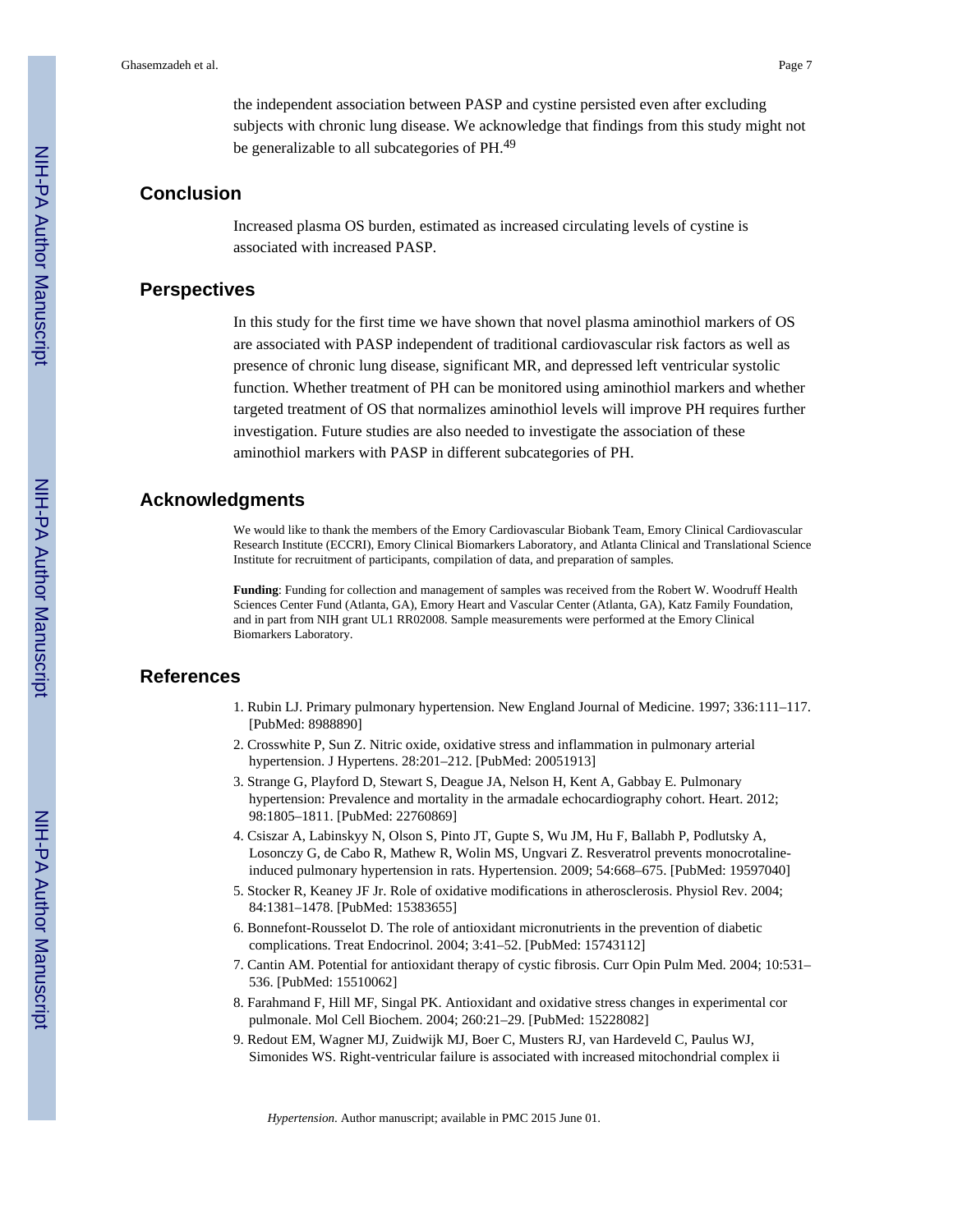activity and production of reactive oxygen species. Cardiovasc Res. 2007; 75:770–781. [PubMed: 17582388]

- 10. Cai H, Griendling KK, Harrison DG. The vascular nad(p)h oxidases as therapeutic targets in cardiovascular diseases. Trends in Pharmacological Sciences. 2003; 24:471–478. [PubMed: 12967772]
- 11. DeMarco VG, Habibi J, Whaley-Connell AT, Schneider RI, Heller RL, Bosanquet JP, Hayden MR, Delcour K, Cooper SA, Andresen BT, Sowers JR, Dellsperger KC. Oxidative stress contributes to pulmonary hypertension in the transgenic (mren2)27 rat. American Journal of Physiology - Heart & Circulatory Physiology. 2008; 294:H2659–2668. [PubMed: 18424632]
- 12. Gupte SA, Wolin MS. Oxidant and redox signaling in vascular oxygen sensing: Implications for systemic and pulmonary hypertension. Antioxidants & Redox Signaling. 2008; 10:1137–1152. [PubMed: 18315496]
- 13. DeMarco VG, Habibi J, Whaley-Connell AT, Schneider RI, Sowers JR, Andresen BT, Gutweiler AA, Ma L, Johnson MS, Ferrario CM, Dellsperger KC. Rosuvastatin ameliorates the development of pulmonary arterial hypertension in the transgenic (mren2)27 rat. American Journal of Physiology - Heart & Circulatory Physiology. 2009; 297:H1128–1139. [PubMed: 19633211]
- 14. Redout EM, van der Toorn A, Zuidwijk MJ, van de Kolk CW, van Echteld CJ, Musters RJ, van Hardeveld C, Paulus WJ, Simonides WS. Antioxidant treatment attenuates pulmonary arterial hypertension-induced heart failure. Am J Physiol Heart Circ Physiol. 2010; 298:8.
- 15. Lakshminrusimha S, Russell JA, Wedgwood S, Gugino SF, Kazzaz JA, Davis JM, Steinhorn RH. Superoxide dismutase improves oxygenation and reduces oxidation in neonatal pulmonary hypertension. Am J Respir Crit Care Med. 2006; 174:1370–1377. [PubMed: 17008638]
- 16. Bowers R, Cool C, Murphy RC, Tuder RM, Hopken MW, Flores SC, Voelkel NF. Oxidative stress in severe pulmonary hypertension. Am J Respir Crit Care Med. 2004; 169:764–769. [PubMed: 14701708]
- 17. Cracowski JL, Cracowski C, Bessard G, Pepin JL, Bessard J, Schwebel C, Stanke-Labesque F, Pison C. Increased lipid peroxidation in patients with pulmonary hypertension. Am J Respir Crit Care Med. 2001; 164:1038–1042. [PubMed: 11587993]
- 18. Jones DP. Redefining oxidative stress. Antioxid Redox Signal. 2006; 8:1865–1879. [PubMed: 16987039]
- 19. Jones DP, Carlson JL, Mody VC, Cai J, Lynn MJ, Sternberg P. Redox state of glutathione in human plasma. Free Radic Biol Med. 2000; 28:625–635. [PubMed: 10719244]
- 20. Buettner GR. The pecking order of free radicals and antioxidants: Lipid peroxidation, alphatocopherol, and ascorbate. Arch Biochem Biophys. 1993; 300:535–543. [PubMed: 8434935]
- 21. Moriarty SE, Shah JH, Lynn M, Jiang S, Openo K, Jones DP, Sternberg P. Oxidation of glutathione and cysteine in human plasma associated with smoking. Free Radic Biol Med. 2003; 35:1582–1588. [PubMed: 14680681]
- 22. Cardona F, Tunez I, Tasset I, Montilla P, Collantes E, Tinahones FJ. Fat overload aggravates oxidative stress in patients with the metabolic syndrome. European Journal of Clinical Investigation. 2008; 38:510–515. [PubMed: 18489583]
- 23. Ashfaq S, Abramson JL, Jones DP, Rhodes SD, Weintraub WS, Hooper WC, Vaccarino V, Harrison DG, Quyyumi AA. The relationship between plasma levels of oxidized and reduced thiols and early atherosclerosis in healthy adults. J Am Coll Cardiol. 2006; 47:1005–1011. [PubMed: 16516085]
- 24. Ashfaq S, Abramson JL, Jones DP, Rhodes SD, Weintraub WS, Hooper WC, Vaccarino V, Alexander RW, Harrison DG, Quyyumi AA. Endothelial function and aminothiol biomarkers of oxidative stress in healthy adults. Hypertension. 2008; 52:80–85. [PubMed: 18504327]
- 25. Morris AA, Zhao L, Patel RS, Jones DP, Ahmed Y, Stoyanova N, Gibbons GH, Vaccarino V, Din-Dzietham R, Quyyumi AA. Differences in systemic oxidative stress based on race and the metabolic syndrome: The morehouse and emory team up to eliminate health disparities (metahealth) study. Metabolic syndrome and related disorders. 2012; 10:252–259. [PubMed: 22385338]
- 26. Patel RS, Al Mheid I, Morris AA, Ahmed Y, Kavtaradze N, Ali S, Dabhadkar K, Brigham K, Hooper WC, Alexander RW, Jones DP, Quyyumi AA. Oxidative stress is associated with impaired arterial elasticity. Atherosclerosis. 2011; 218:90–95. [PubMed: 21605864]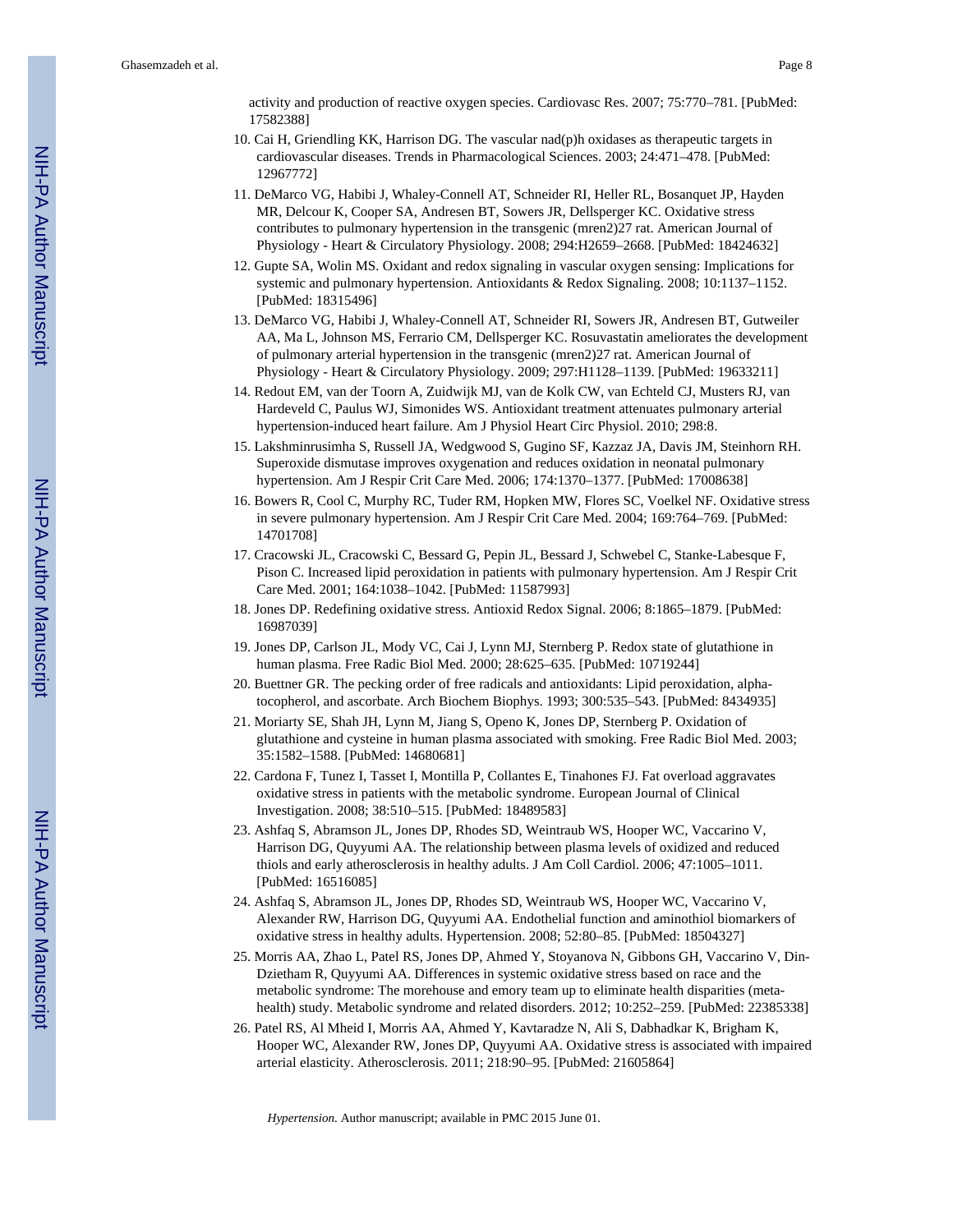- 27. Patel RS, Veledar E, Patel RB, Sher S, Arshad S, Clements S, Douglas J, Morris D, Rab ST, Samady H, Alexander RW, Vaccarino V, Zafari AM, Jones DP, Quyyumi AA. Abstract 1138: The oxidized disulphide cystine predicts adverse long term cardiovascular outcomes. Circulation. 2009; 120:S454.
- 28. Mills BJ, Weiss MM, Lang CA, Liu MC, Ziegler C. Blood glutathione and cysteine changes in cardiovascular disease. Journal of Laboratory and Clinical Medicine. 2000; 135:396–401. [PubMed: 10811054]
- 29. Lang RM, Bierig M, Devereux RB, Flachskampf FA, Foster E, Pellikka PA, Picard MH, Roman MJ, Seward J, Shanewise JS, Solomon SD, Spencer KT, Sutton MS, Stewart WJ. Recommendations for chamber quantification: A report from the american society of echocardiography's guidelines and standards committee and the chamber quantification writing group, developed in conjunction with the european association of echocardiography, a branch of the european society of cardiology. Journal of the American Society of Echocardiography : official publication of the American Society of Echocardiography. 2005; 18:1440–1463. [PubMed: 16376782]
- 30. Yock PG, Popp RL. Noninvasive estimation of right ventricular systolic pressure by doppler ultrasound in patients with tricuspid regurgitation. Circulation. 1984; 70:657–662. [PubMed: 6478568]
- 31. Gensini, G. Coronary arteriography. New York, NY: Futura Publishing Co; 1975.
- 32. Jones DP, Mody VC Jr, Carlson JL, Lynn MJ, Sternberg P Jr. Redox analysis of human plasma allows separation of pro-oxidant events of aging from decline in antioxidant defenses. Free Radical Biology & Medicine. 2002; 33:1290–1300. [PubMed: 12398937]
- 33. Jones DP, Liang Y. Measuring the poise of thiol/disulfide couples in vivo. Free Radic Biol Med. 2009; 47:1329–1338. [PubMed: 19715755]
- 34. Samiec PS, Drews-Botsch C, Flagg EW, Kurtz JC, Sternberg P Jr, Reed RL, Jones DP. Glutathione in human plasma: Decline in association with aging, age-related macular degeneration, and diabetes. Free Radic Biol Med. 1998; 24:699–704. [PubMed: 9586798]
- 35. Dorfmuller P, Perros F, Balabanian K, Humbert M. Inflammation in pulmonary arterial hypertension. Eur Respir J. 2003; 22:358–363. [PubMed: 12952274]
- 36. Okawa-Takatsuji M, Aotsuka S, Fujinami M, Uwatoko S, Kinoshita M, Sumiya M. Up-regulation of intercellular adhesion molecule-1 (icam-1), endothelial leucocyte adhesion molecule-1 (elam-1) and class ii mhc molecules on pulmonary artery endothelial cells by antibodies against u1 ribonucleoprotein. Clin Exp Immunol. 1999; 116:174–180. [PubMed: 10209523]
- 37. Voelkel NF, Tuder RM, Bridges J, Arend WP. Interleukin-1 receptor antagonist treatment reduces pulmonary hypertension generated in rats by monocrotaline. Am J Respir Cell Mol Biol. 1994; 11:664–675. [PubMed: 7946395]
- 38. Liu JQ, Zelko IN, Erbynn EM, Sham JS, Folz RJ. Hypoxic pulmonary hypertension: Role of superoxide and nadph oxidase (gp91phox). Am J Physiol Lung Cell Mol Physiol. 2006; 290:5.
- 39. Jankov RP, Kantores C, Pan J, Belik J. Contribution of xanthine oxidase-derived superoxide to chronic hypoxic pulmonary hypertension in neonatal rats. Am J Physiol Lung Cell Mol Physiol. 2008; 294:14.
- 40. Archer SL, Marsboom G, Kim GH, Zhang HJ, Toth PT, Svensson EC, Dyck JR, Gomberg-Maitland M, Thebaud B, Husain AN, Cipriani N, Rehman J. Epigenetic attenuation of mitochondrial superoxide dismutase 2 in pulmonary arterial hypertension: A basis for excessive cell proliferation and a new therapeutic target. Circulation. 2010; 121:2661–2671. [PubMed: 20529999]
- 41. Go YM, Jones DP. Intracellular proatherogenic events and cell adhesion modulated by extracellular thiol/disulfide redox state. Circulation. 2005; 111:2973–2980. [PubMed: 15927968]
- 42. Azumi H, Inoue N, Ohashi Y, Terashima M, Mori T, Fujita H, Awano K, Kobayashi K, Maeda K, Hata K, Shinke T, Kobayashi S, Hirata K, Kawashima S, Itabe H, Hayashi Y, Imajoh-Ohmi S, Itoh H, Yokoyama M. Superoxide generation in directional coronary atherectomy specimens of patients with angina pectoris: Important role of nad(p)h oxidase. Arteriosclerosis, thrombosis, and vascular biology. 2002; 22:1838–1844.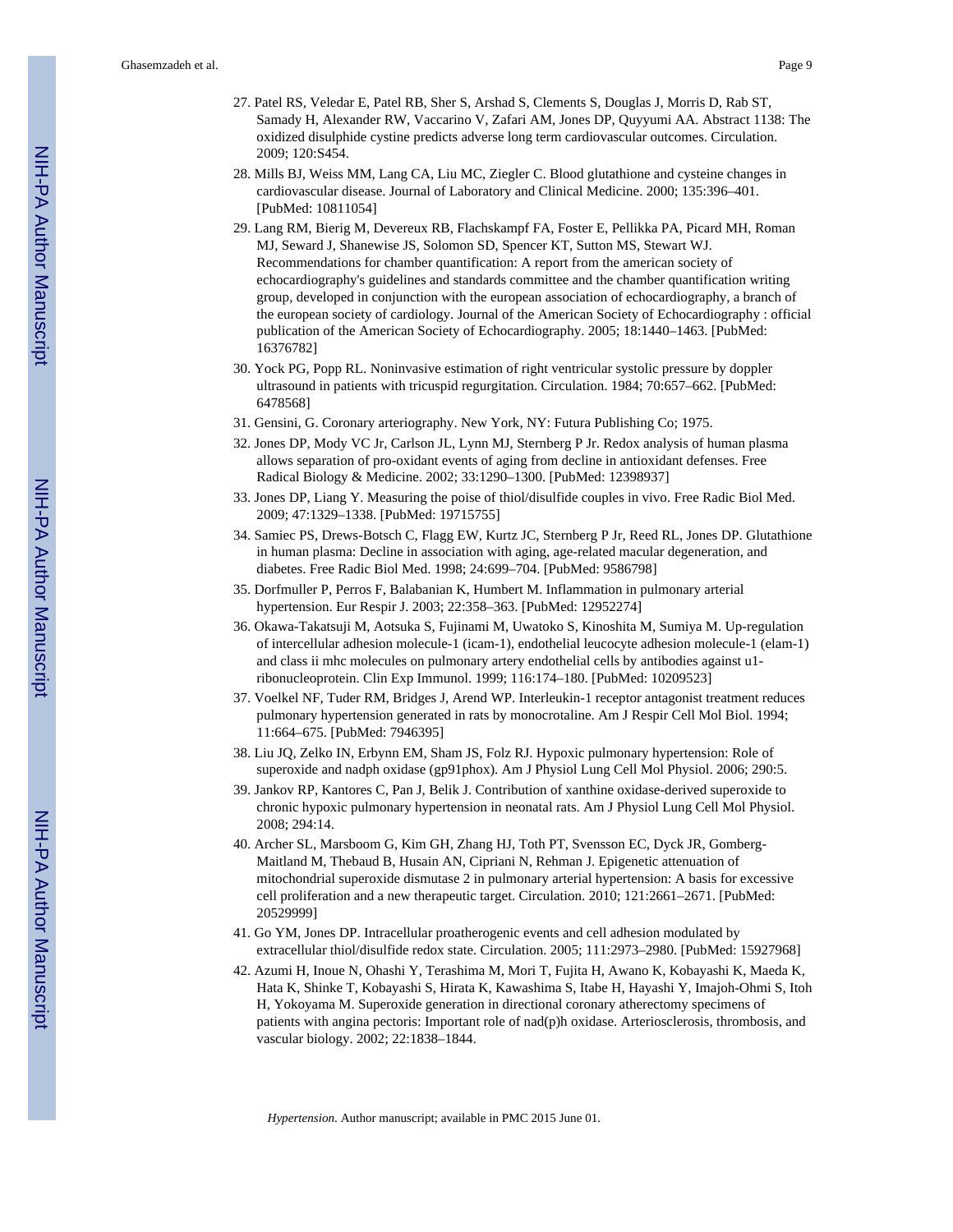- 43. Lafitte S, Pillois X, Reant P, Picard F, Arsac F, Dijos M, Coste P, Dos Santos P, Roudaut R. Estimation of pulmonary pressures and diagnosis of pulmonary hypertension by doppler echocardiography: A retrospective comparison of routine echocardiography and invasive hemodynamics. Journal of the American Society of Echocardiography : official publication of the American Society of Echocardiography. 2013; 26:457–463. [PubMed: 23510536]
- 44. Suzuki YJ, Steinhorn RH, Gladwin MT. Antioxidant therapy for the treatment of pulmonary hypertension. Antioxid Redox Signal. 2013; 18:1723–1726. [PubMed: 23330936]
- 45. Lorenzoni AG, Ruiz-Feria CA. Effects of vitamin e and l-arginine on cardiopulmonary function and ascites parameters in broiler chickens reared under subnormal temperatures. Poultry science. 2006; 85:2241–2250.
- 46. Wong CM, Bansal G, Pavlickova L, Marcocci L, Suzuki YJ. Reactive oxygen species and antioxidants in pulmonary hypertension. Antioxid Redox Signal. 2013; 18:1789–1796. [PubMed: 22657091]
- 47. Lindqvist P, Soderberg S, Gonzalez MC, Tossavainen E, Henein MY. Echocardiography based estimation of pulmonary vascular resistance in patients with pulmonary hypertension: A simultaneous doppler echocardiography and cardiac catheterization study. European journal of echocardiography : the journal of the Working Group on Echocardiography of the European Society of Cardiology. 2011; 12:961–966.
- 48. Janda S, Shahidi N, Gin K, Swiston J. Diagnostic accuracy of echocardiography for pulmonary hypertension: A systematic review and meta-analysis. Heart. 2011; 97:612–622. [PubMed: 21357375]
- 49. Simonneau G, Galie N, Rubin LJ, Langleben D, Seeger W, Domenighetti G, Gibbs S, Lebrec D, Speich R, Beghetti M, Rich S, Fishman A. Clinical classification of pulmonary hypertension. J Am Coll Cardiol. 2004; 43:5S–12S. [PubMed: 15194173]

## **Abbreviations and Acronyms**

| <b>Pulmonary Hypertension</b>      |  |  |
|------------------------------------|--|--|
| Pulmonary Artery Systolic Pressure |  |  |
| Left Ventricular Ejection Fraction |  |  |
| Mitral Regurgitation               |  |  |
| Left Atrium                        |  |  |
| C-Reactive Protein                 |  |  |
| Oxidized Glutathione               |  |  |
| Redox potential for cystine        |  |  |
| Redox potential for glutathione    |  |  |
|                                    |  |  |

NIH-PA Author Manuscript

NIH-PA Actros Manuscript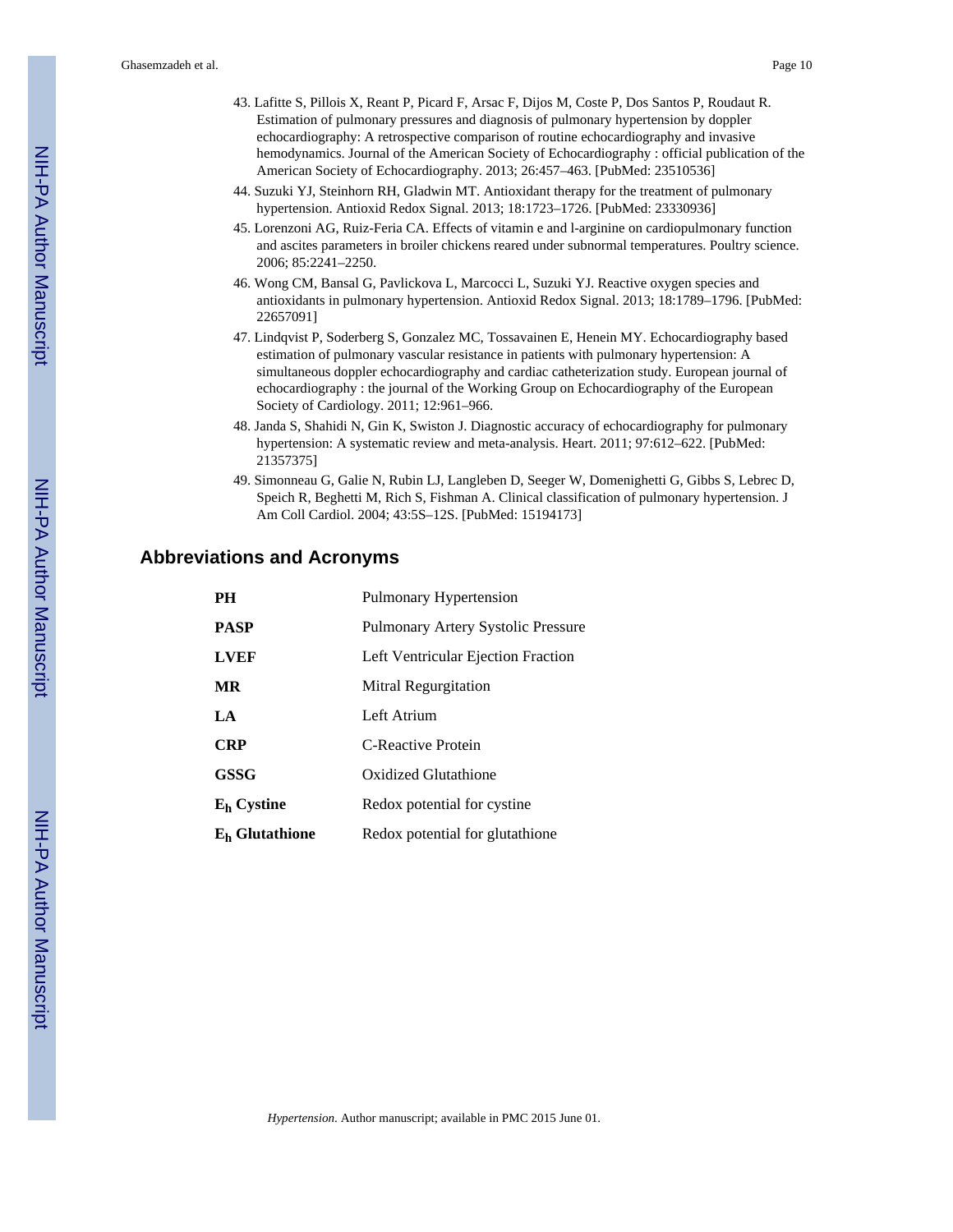## **Novelty and Significance**

## What is New?

To our knowledge this is the first study in humans to investigate the association between readily measurable plasma markers of systemic OS and PH. Every 1% increase in plasma cystine level was associated with a 16% increase in PASP.

What is Relevant?

Whether these measurements can be used to titrate therapy and whether anti-oxidants that normalize aminothiol levels will be therapeutic for PH needs to be investigated.

#### Summary

In summary, plasma cystine is associated with PASP independent of other risk factors and even in those with normal left ventricular systolic function and no significant MR.

NIH-PA Author Manuscript

NIH-PA Author Manuscript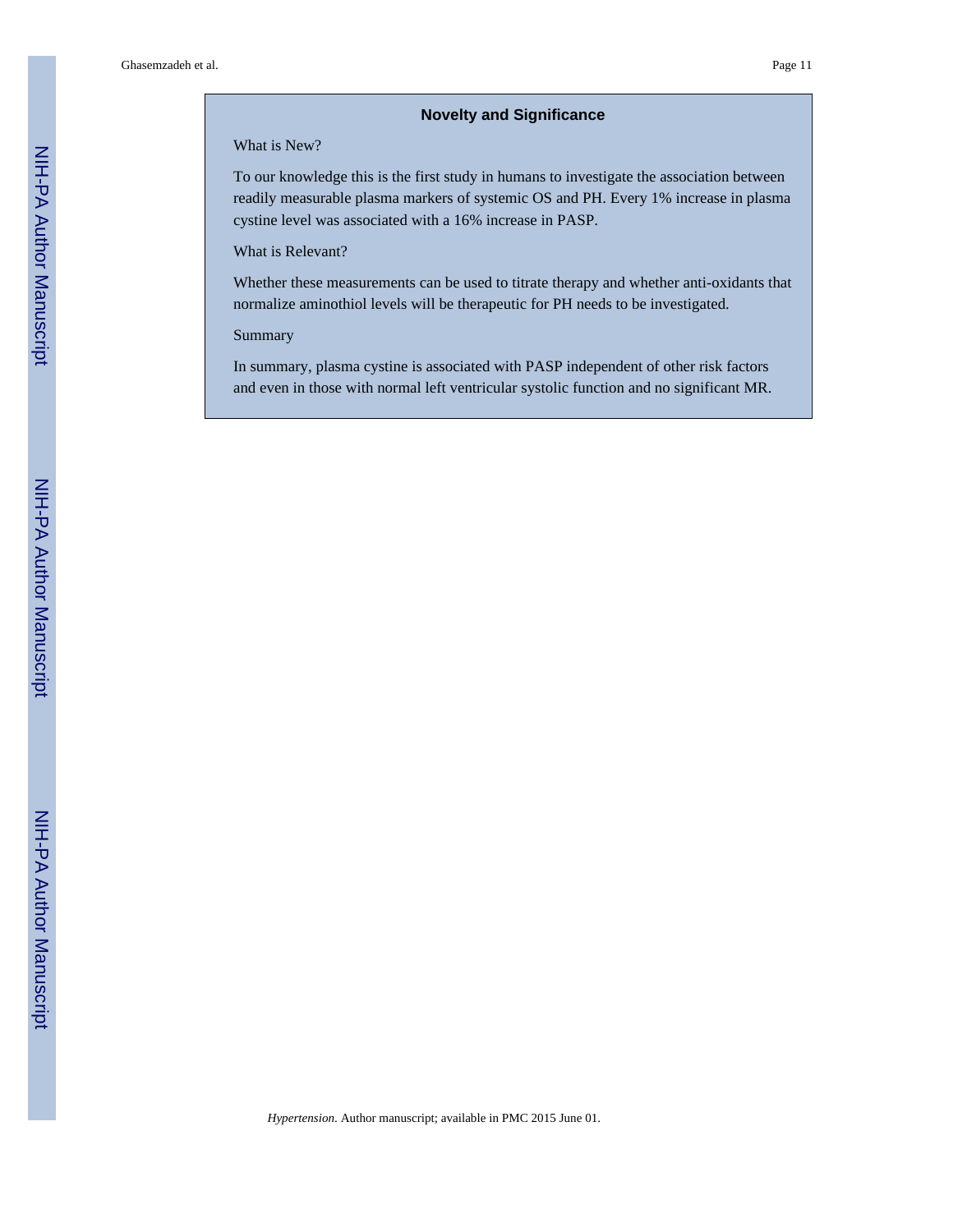

## **Figure 1.**

Relationship between aminothiol levels and PASP. Panels A, B, and C demonstrate bivariate correlations of PASP with  $L_n$  cysteine,  $L_n$  glutathione, and  $E_h$  glutathione respectively.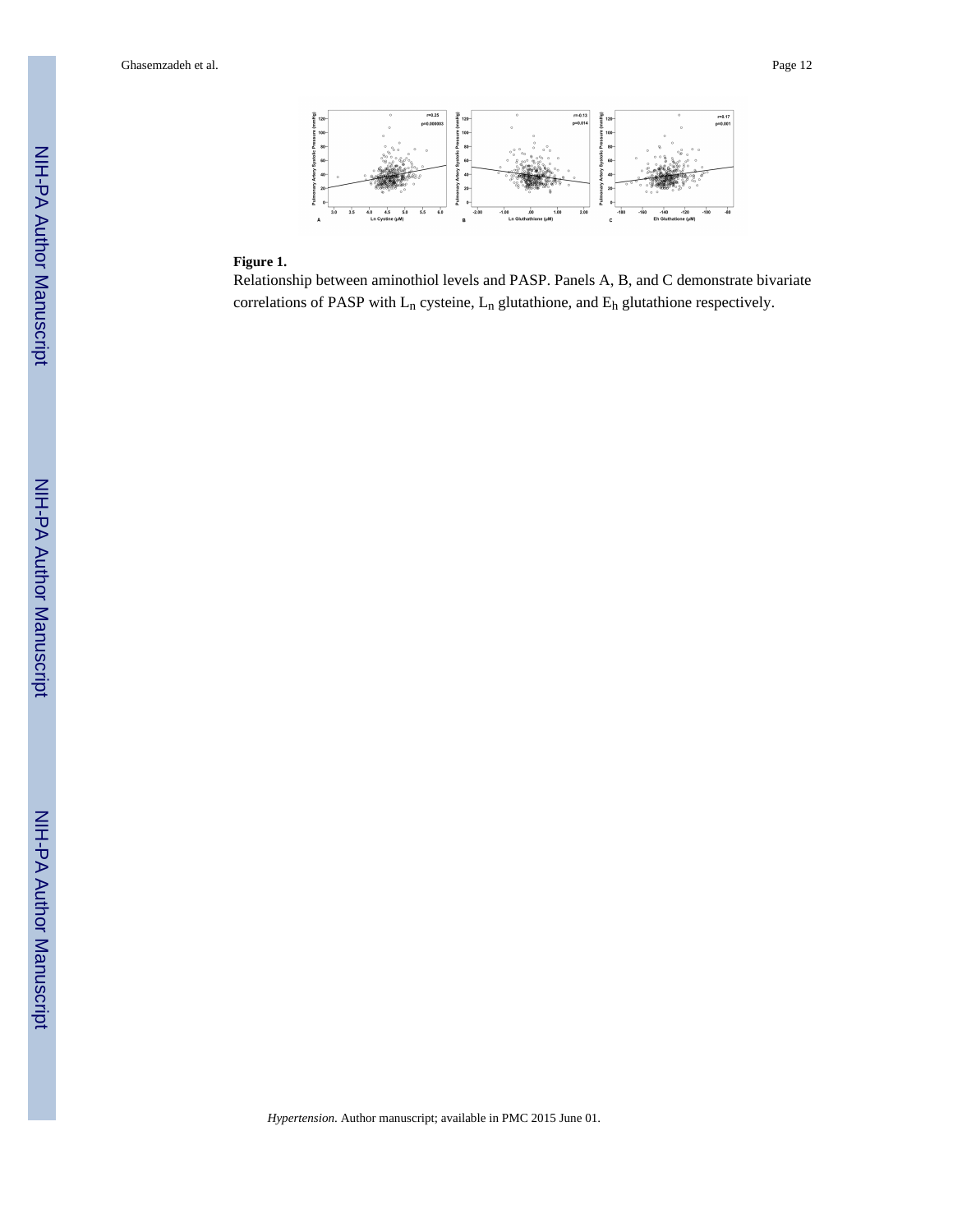

## **Figure 2.**

Differences in aminothiol levels in subjects with normal PASP ( $25$  mmHg), and mild or moderate PH.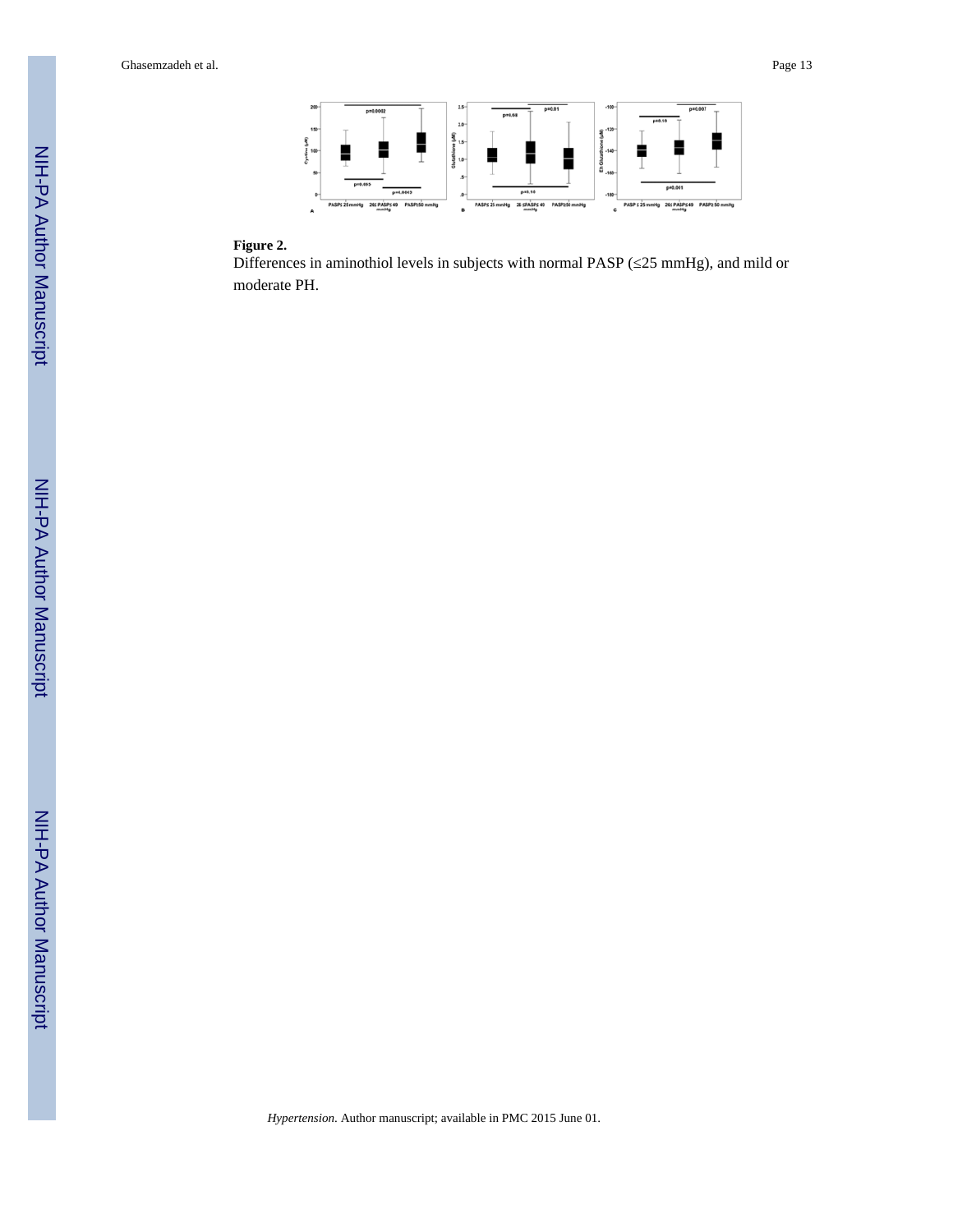#### **Table 1**

#### **Baseline Characteristics**

| <b>Predictors</b>           | All (N=347)       |  |  |
|-----------------------------|-------------------|--|--|
| Age (years)                 | $65 \pm 12$       |  |  |
| Male Gender (%)             | 61                |  |  |
| African American (%)        | 16                |  |  |
| BMI $(kg/m2)$               | $26 + 11$         |  |  |
| Hypertension (%)            | 71                |  |  |
| Diabetes (%)                | 34                |  |  |
| Acute Myocardial Infarction | 15                |  |  |
| Smoking (%)                 | 12                |  |  |
| Pulmonary Disease (%)       | 5                 |  |  |
| Statin Use (%)              | 70                |  |  |
| Beta-Blocker Use (%)        | 71                |  |  |
| Mitral Regurgitation (%)    | 84                |  |  |
| -Mild                       | 66                |  |  |
| -Moderate                   | 23                |  |  |
| -Severe                     | 11                |  |  |
| $LVEF$ $(%)$                | $50 + 15$         |  |  |
| LA Size (cm)                | $4.2 \pm 0.8$     |  |  |
| LV hypertrophy (%)          | 15                |  |  |
| Gensini score               | $52+70$           |  |  |
| Cystine $(\mu M)$           | $107.2 \pm 33.7$  |  |  |
| Cysteine $(\mu M)$          | $13.4 \pm 5.8$    |  |  |
| Glutathione $(\mu M)$       | $1.27 \pm 0.62$   |  |  |
| $GSSG(\mu M)$               | $0.03 \pm 0.03$   |  |  |
| $E_h$ Glutathione (mV)      | $-136.1 \pm 11.7$ |  |  |
| $E_h$ Cysteine (mV)         | $-75.3+9.1$       |  |  |
| $CRP$ (mg/L)                | $9 + 17.5$        |  |  |

Data presented as Mean±SD. BMI: Body Mass Index, CRP: C - reactive protein, LVEF: Left Ventricular Ejection Fraction, MI: Myocardial Infarction, LA: Left atrium.